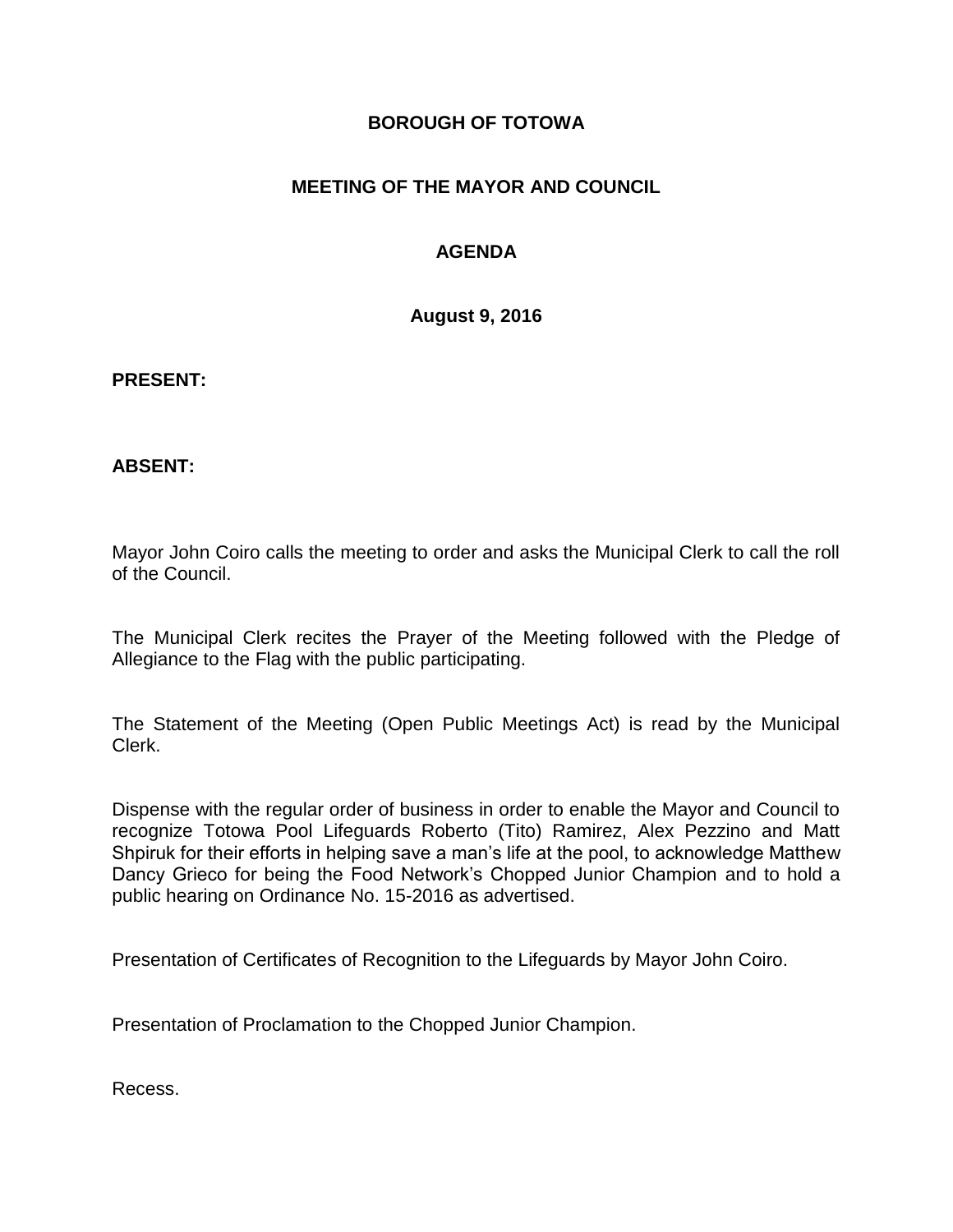The Municipal Clerk announces that Ordinance No. 15-2016 has been advertised for public hearing for Tuesday, August 9, 2016.

The Municipal Clerk reads the legal notice and the title of Ordinance No. 15-2016 (Handicapped Parking).

Open public hearing.

Mayor Coiro asks if any citizens wish to be heard on Ordinance No. 15-2016.

## **CITIZENS HEARD:**

Close public hearing.

The Municipal Clerk reads Ordinance No. 15-2016 by title.

Adopt Ordinance No. 15-2016.

Revert to the regular order of business.

Report from Members of the Council, Municipal Clerk and Municipal Attorney.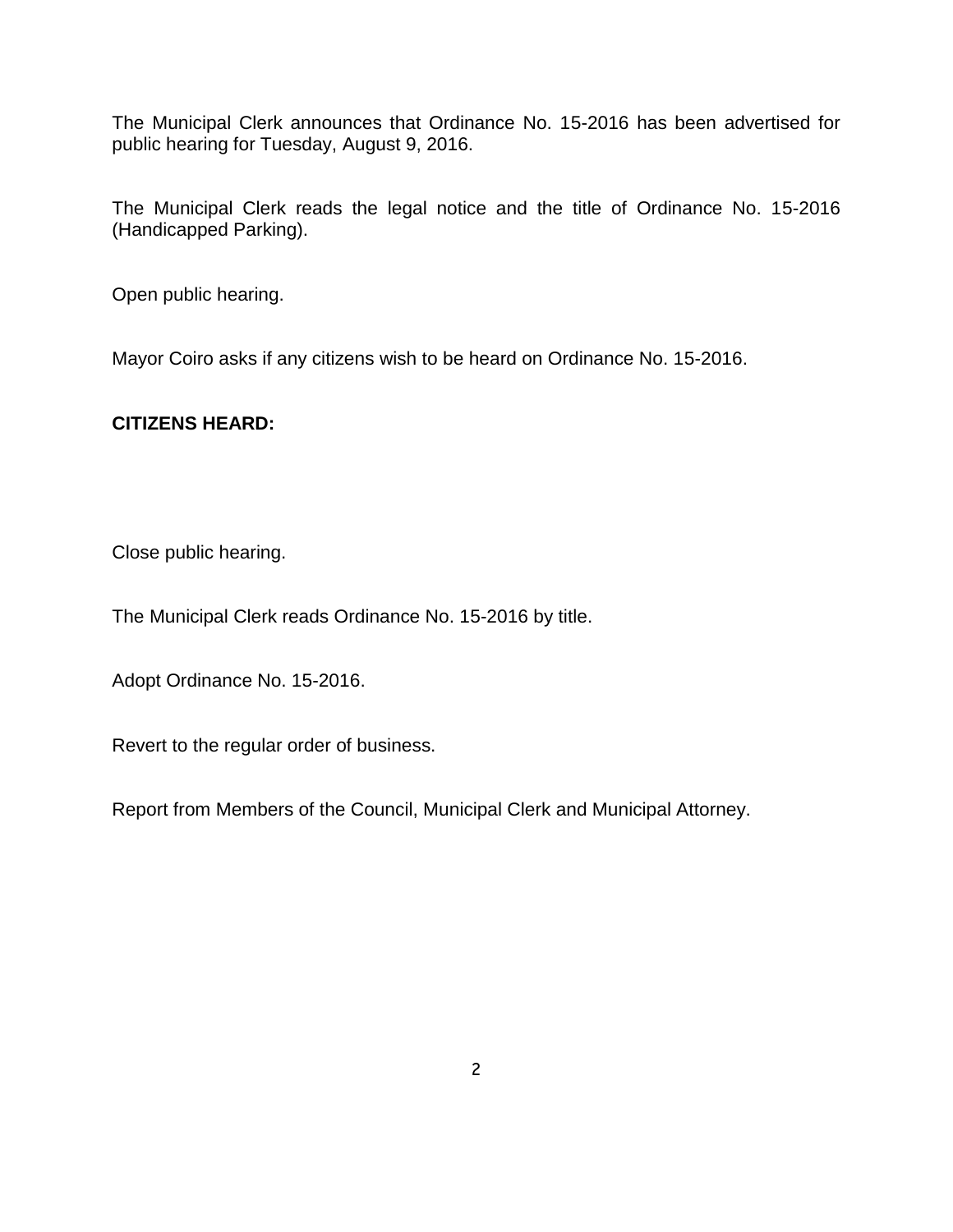Minutes of the Mayor and Council for the meeting of July 26, 2016.

# **COMMITTEE ON FINANCE: PICARELLI, D'ANGELO, FONTANELLA.**

Resolution No. 2016-17 for the payment of bills.

# **COMMITTEE ON PUBLIC SAFETY: PUGLISE, FONTANELLA, BUCHER.**

Grade increase for Patrolman Joseph Flynn, Patrolman Douglas Spinella and Patrolman Thomas Bevacqua from Grade 4 to Grade 3.

Recommendation of the Committee to make various promotions in the Borough of Totowa Police Department.

Accept the recommendation and promote the various officers in the Police Department.

Appointments by the Mayor.

Confirm the promotions.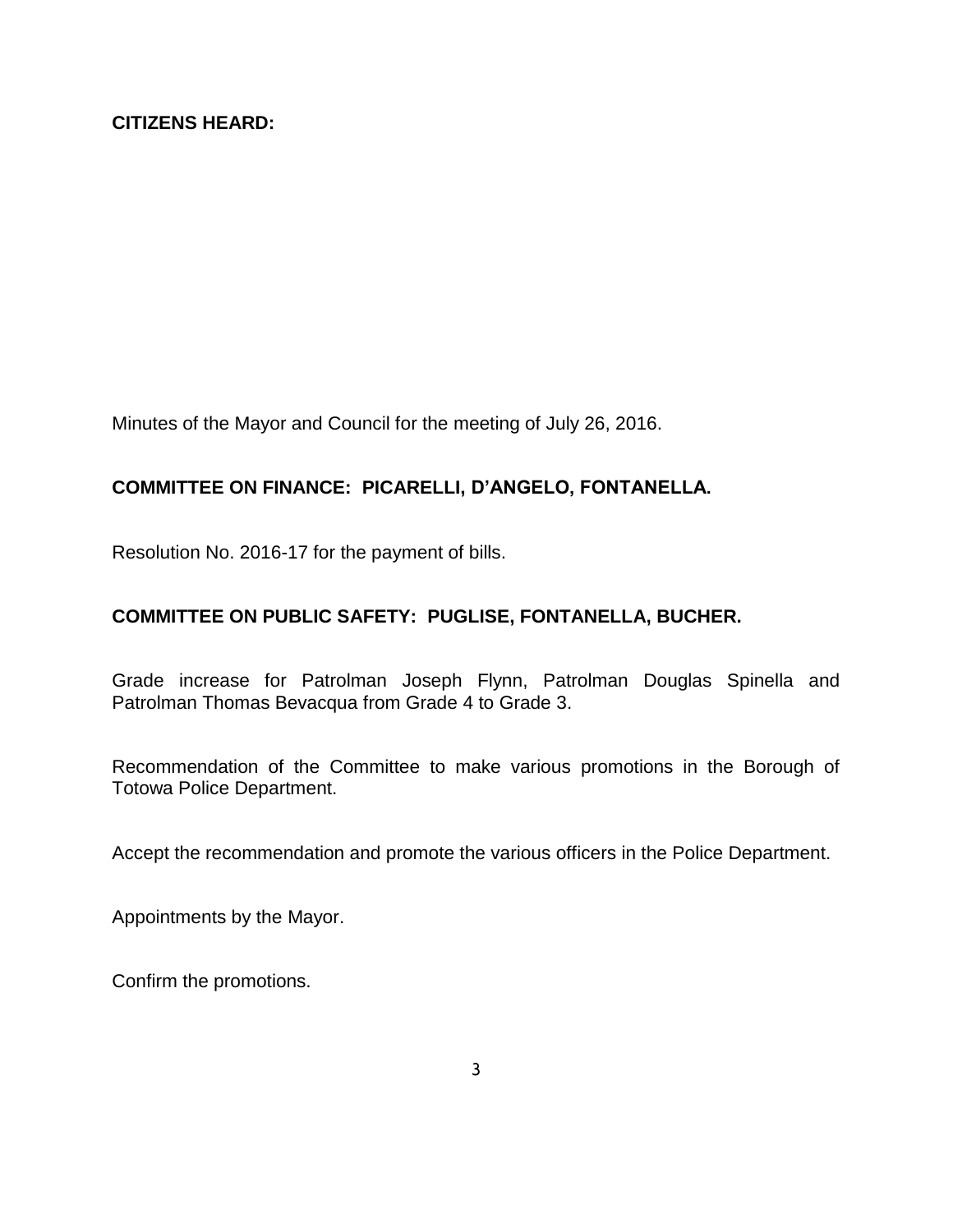### **COMMITTEE ON PUBLIC WORKS: D'ANGELO, PUGLISE, ANDRIANI.**

Recommendation of DPW Superintendent Jim Niland for a grade increase for DPW Laborer Bernard Sivik from Grade 1-C to Grade 1-B.

### **COMMITTEE ON ENG. & PUB. PROPERTY: FONTANELLA, ANDRIANI, D'ANGELO.**

Letter from the Totowa Seniors requesting permission to use the Municipal Parking Lot from September 26 – 29, 2016 for a trip to Wildwood.

Letter from Dr. Gryzmolowicz of Premier Dental Care requesting permission to have a Breast Cancer Awareness walk on a Sunday in October.

## **COMMITTEE ON LIAISON & INSPECTION: ANDRIANI, BUCHER, PICARELLI.**

Resolution Of The Borough Of Totowa Authorizing The Issuance Of A Request For Proposals For The Development Of The Former North Jersey Developmental Center.

#### **COMMITTEE ON LEG. & ORDINANCES: BUCHER, PICARELLI, PUGLISE.**

Application For Special Permit For Social Affair from the State Of New Jersey Division Of Alcoholic Beverage Control for the Totowa Borough Republican Club for Sunday, September 11, 2016 from 12:00 – 8:00 p.m. to be held at the recreational areas at The PAL.

Bingo License Application No. 1946 for the Mental Health Clinic of Passaic for a Bingo night to be held on September 25, 2016 at the Totowa PAL.

Raffle License Application No. 1947 for the Mental Health Clinic of Passaic for an On-Premise 50/50 to be held on September 25, 2016 at the Totowa PAL.